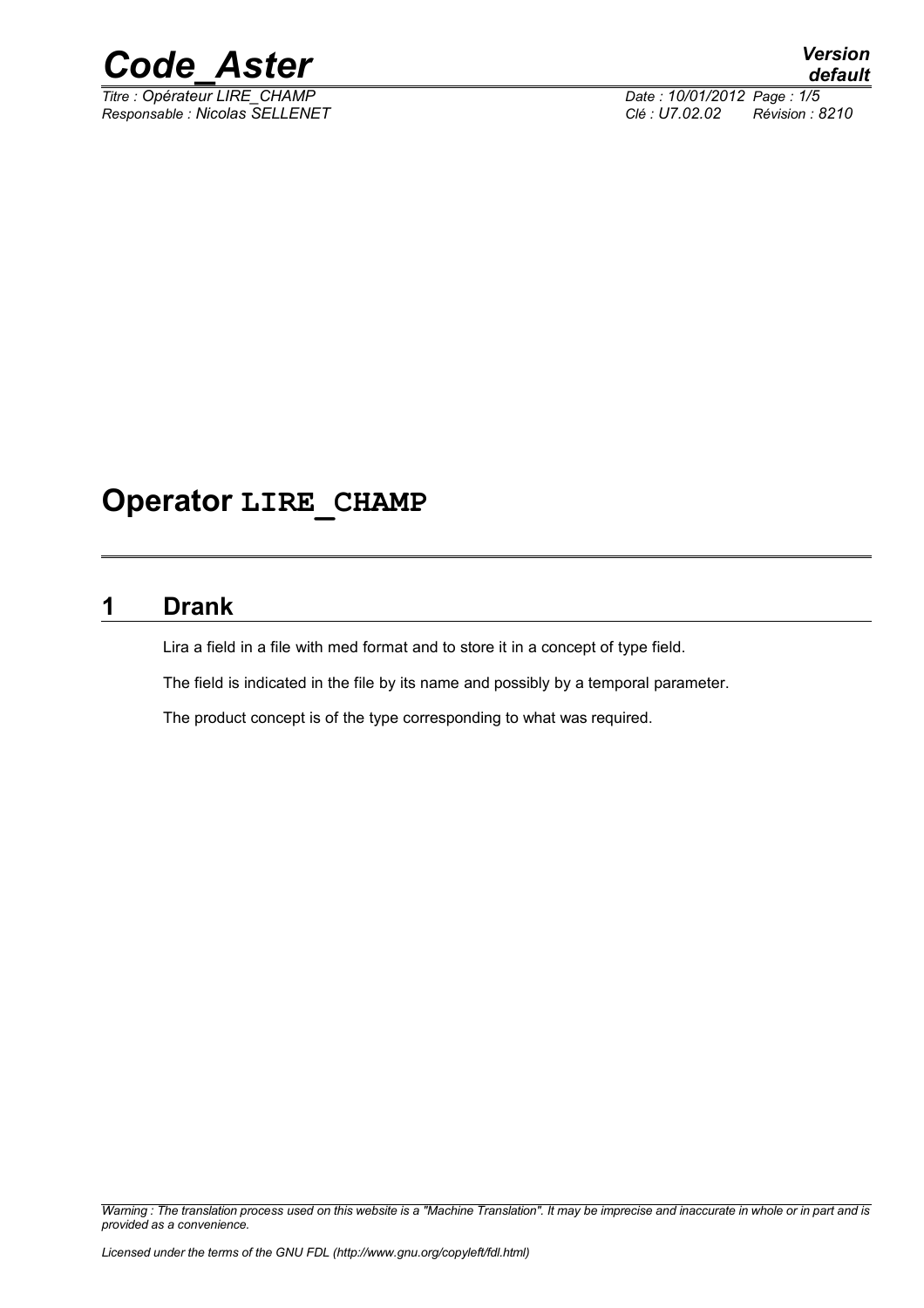*Titre : Opérateur LIRE\_CHAMP Date : 10/01/2012 Page : 2/5 Responsable : Nicolas SELLENET Clé : U7.02.02 Révision : 8210*

*default*

### **2 Syntax**

**)**

champ\_lu=LIRE\_CHAMP **(**  $\Diamond$ FORMAT=' MED', [DEFAULT] ♦ TYPE\_CHAM=/ "NOEU\_TEMP\_R", / "NOEU DEPL  $R''$ , / "ELGA<sup>-SIEF</sub>-R",</sup> /etc … ♦MAILLAGE=ma , [mesh] ♦ NOM\_MED=nommed , [TXM] ◊ # if TYPE-CHAM = "ELxx\_yyyy" ◊MODELE = model [model] ◊ PROL\_ZERO = "NON" [DEFAULT] /"OUI' ◊#Sélection of the temporal parameter /NUME\_ORDRE = order, [I] /NUME\_PT = time step, [I]  $/INST = inst,$  [R] ◊ /CRITERE = ' RELATIF' [DEFAULT] ◊PRECISION=/PREC , [R]  $/1.0E-6$  ,  $[DEFAULT]$  ,  $ABSOLU$  $/$ CRITERE  $=$ ◆PRECISION=PREC , [R] #Choix of the components with reading: the same ones as the field in ASTER or an imposed list  $\frac{\text{N}}{\text{N}}$  (TXM)<br>p [1 TXM]  $\sqrt{\Leftrightarrow}$  NOM CMP=1cmp ,  $\sqrt{\Leftrightarrow}$ ♦NOM\_CMP\_MED=lcmpmed , [l\_TXM] ◇NOM MAIL MED = nomamed , state of the state of the state of the state of the state of the state of the state of the state of the state of the state of the state of the state of the state of the state of the state of the ◊UNITE =/unite , [I] /81 , [DEFAULT]  $\sqrt{INFO} = /1$ [DEFAULT]  $/2$ ,

*Warning : The translation process used on this website is a "Machine Translation". It may be imprecise and inaccurate in whole or in part and is provided as a convenience.*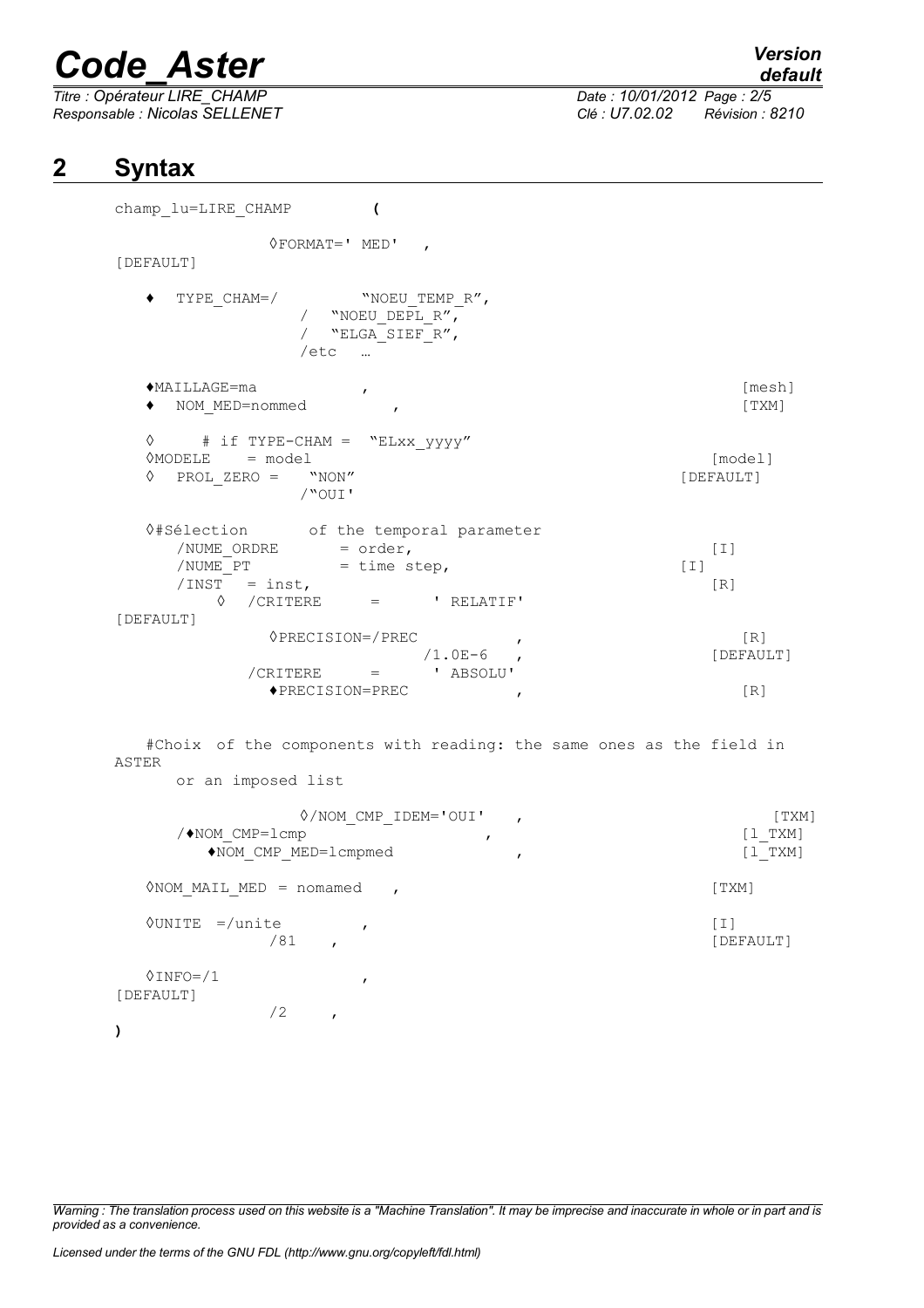*Titre : Opérateur LIRE\_CHAMP Date : 10/01/2012 Page : 3/5*

*Responsable : Nicolas SELLENET Clé : U7.02.02 Révision : 8210*

## **3 Operands**

#### **3.1 Operand FORMAT**

 $\Diamond$ FORMAT = ' MED'

Choice of the format of the file containing the field to read.

#### **Note:**

*Only med format is operational today. However, with the sequence of LIRE\_TABLE then CREA\_CHAMP/EXTR\_TABLE one can read a field stored in an array with the Aster format* 

#### **3.2 Operand TYPE\_CHAM**

```
\blacklozenge TYPE CHAM = "NOEU TEMP R",
        / "NOEU_DEPL_R",
        / "ELGA_SIEF_R",
        /etc
```
One indicates the type of the concept here to be produced. The name of the type is built with usual logic *Code\_Aster*. The first four characters are "NOEU", "ELEM", "ELNO", "ELGA" or "CART". One finds " then". The following sequence defines the type of field: "TEMP", "DEPL", "SIEF", etc... the name ends in "  $R''$ , "  $F''$  or "  $C''$  according to the data-processing type of the values.

Example: "NOEU TEMP R", "NOEU DEPL R", "ELGA SIEF R" etc...

#### **Attention:**

*There is no consistency check! One can create a concept temperature very well by reading again a field which was a displacement with the writing of the file.*

#### **Note:**

*It can happen that values read in the file are not affected in the final field. For example, if one reads a field of pressure on elements TETRA4 whereas it must be affected on meshes of edge (because it is its nature), one will be informed by this kind of alarm:*

 *<A> <LIRE\_RESU> <LRCEME> VALUES NON AFFECTED IN LE FIELD: 3699 VALUES READ IN LE FICHIER : 3699*

#### **3.3 Operand MAILLAGE**

 $*$ MAILLAGE = my

Name of the Aster mesh on which the field to read will be expressed.

#### **3.4 Operand NOM\_MED**

♦NOM\_MED =nommed

Name according to convention MED of the field to read in the file. It is a character string of 32 characters.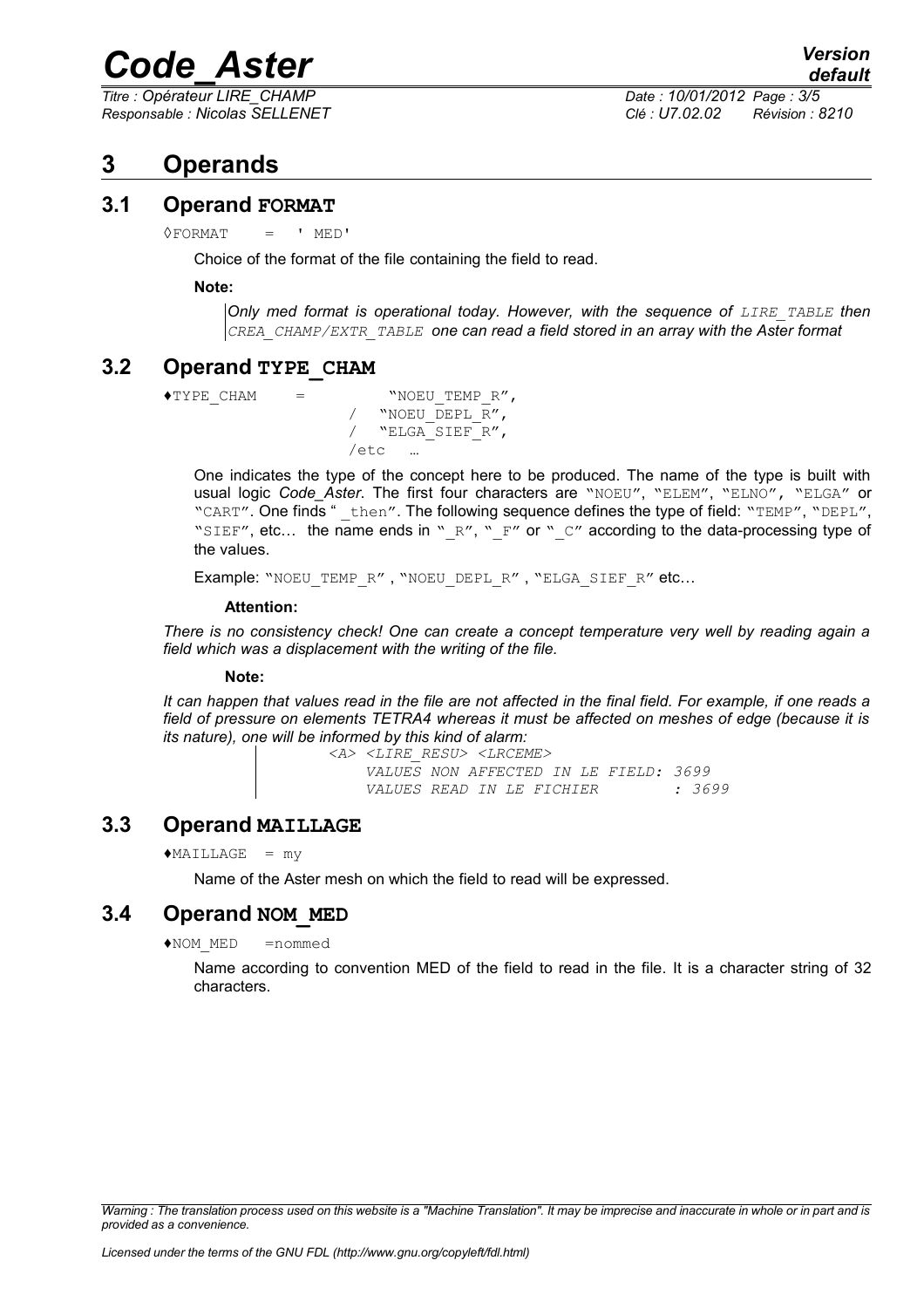*Titre : Opérateur LIRE\_CHAMP Date : 10/01/2012 Page : 4/5 Responsable : Nicolas SELLENET Clé : U7.02.02 Révision : 8210*

#### **3.5 MODEL operand**

#### $\Diamond$ MODELE = Mo

Name of the model ASTER on which the field to read will be expressed. This operand is compulsory if the field to read is a field "by elements"  $(TYPE\ CHAM=' ELXXYYYY')$ 

#### **3.6 Operand PROL\_ZERO**

#### ◊PROL\_ZERO = "NON"/"OUI'

When one creates a field "by elements", the structure of this field is imposed by Aster. If for example, one 3D creates a stress field " ELNO" on a model, all the nodes of the elements must carry components SIXX, SIYY,…, SIYZ. If the field MED which one reads does not have all the values expected not Aster, these missing values should "be invented". The "invented" value will be 0. if PROL ZERO=' OUI', it will be "Not" (Not has Number) if PROL ZERO=' NON'

#### **3.7 Selection of temporal parameter NUME\_ORDRE, NUME\_PT, INST, CRITERE, accuracy**

If the field were written in the file without reference to a temporal parameter, nothing is to be mentioned in this reading command. If not it is necessary to specify about which time it is. That is done by the designation of a sequence number, time step or a one time value of archivage. To refer to the document [U4.71.00] for the details on these key words.

#### **3.8 Operand NOM\_CMP\_IDEM**

 $\Diamond/$ NOM CMP IDEM = "OUI'

Indicates that one must read in med file the components whose same name of the components appears in the list field within the meaning of *the Code\_Aster*.

#### **3.9 Operands NOM\_CMP, NOM\_CMP\_MED**

◊/♦NOM\_CMP=lcmp , ♦NOM\_CMP\_MED=lcmpmed ,

These two lists must be of the same length. One reads in med file the components listed in  $l$ cmpmed, then one affects them in the components within the meaning of *Code\_Aster*, of the same row in the list lcmp.

#### **3.10 Operand NOM\_MAIL\_MED**

◊NOM\_MAIL\_MED = nomamed

If this operand is absent, one seeks the field related to the first mesh in the file. It is what occurs when the file contains one mesh.

If the file contains several meshes, one specifies here which is associated with the field that one wants to read.

#### **3.11 Operand UNITE**

◊UNITE =unite

Number of the logical unit of the file, corresponds to the value provided in astk or by means of command DEFI\_FICHIER.

*Warning : The translation process used on this website is a "Machine Translation". It may be imprecise and inaccurate in whole or in part and is provided as a convenience.*